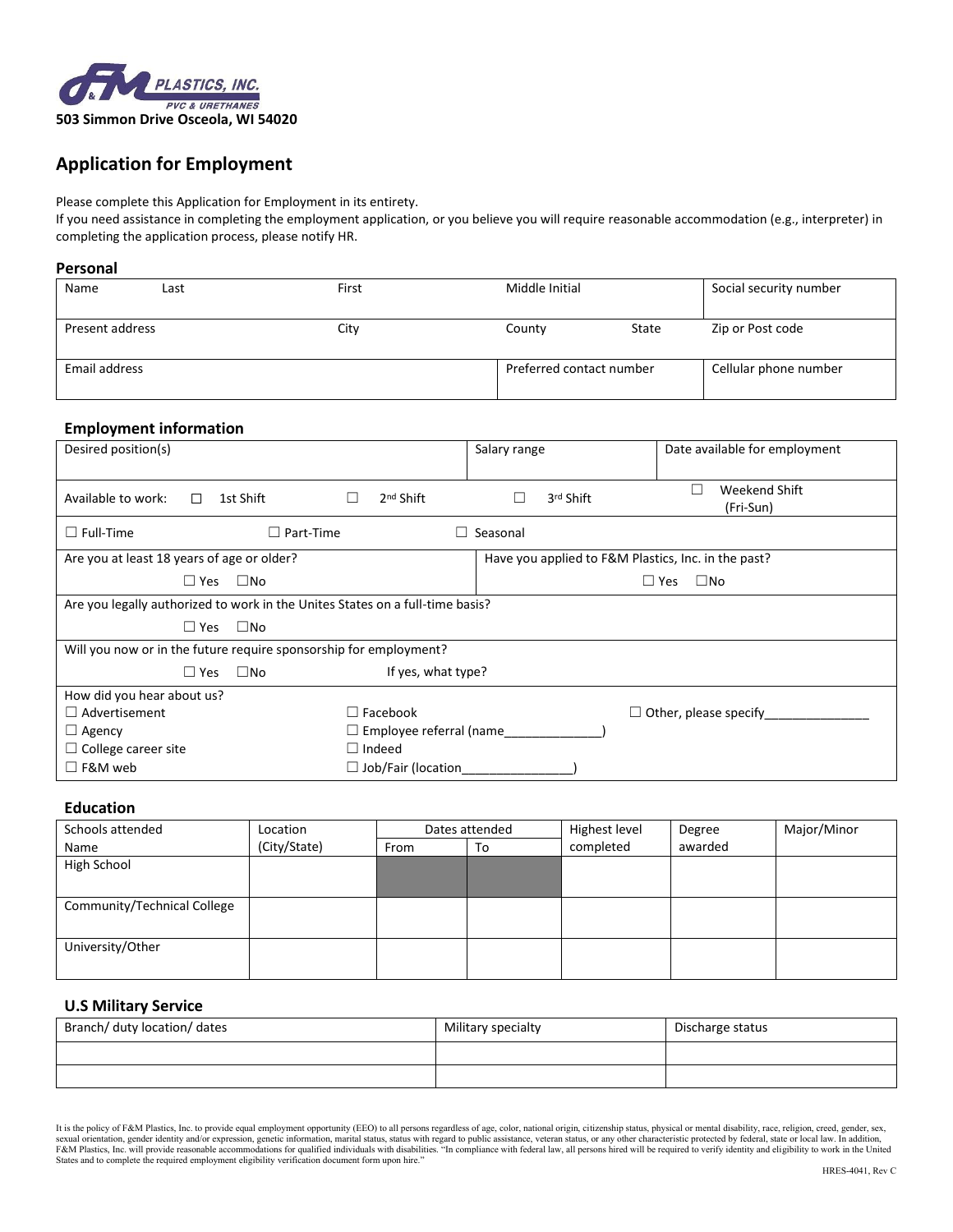### **Work Experience** *(List most recent first; if you would like to provide more than 3, please attach to the back of the application)*

| Company                                               |    |                                |                                                                | Start date   | End date |  |
|-------------------------------------------------------|----|--------------------------------|----------------------------------------------------------------|--------------|----------|--|
| City                                                  |    | State                          | Zip or Post Code                                               | Phone number |          |  |
| May we contact now?                                   |    | Your title(s)                  |                                                                |              |          |  |
| $\square$ No<br>$\square$ Yes                         |    |                                |                                                                |              |          |  |
| Starting base salary                                  |    | Final base salary              | Other compensation (overtime pay, annual bonus, incentive pay) |              |          |  |
| \$<br>$\Box$ Hourly<br>$\Box$ Annual                  | \$ | $\Box$ Hourly<br>$\Box$ Annual |                                                                |              |          |  |
| Description of your work and the industry or business |    |                                |                                                                |              |          |  |
|                                                       |    |                                |                                                                |              |          |  |
| Reason for leaving                                    |    |                                |                                                                |              |          |  |
|                                                       |    |                                |                                                                |              |          |  |

| Company             |                                                       |       |                   |                                                                | Start date   | End date |  |
|---------------------|-------------------------------------------------------|-------|-------------------|----------------------------------------------------------------|--------------|----------|--|
| City                |                                                       | State |                   | Zip or Post Code                                               | Phone number |          |  |
| May we contact now? |                                                       |       | Your title(s)     |                                                                |              |          |  |
| $\square$ Yes       | $\square$ No                                          |       |                   |                                                                |              |          |  |
|                     | Starting base salary                                  |       | Final base salary | Other compensation (overtime pay, annual bonus, incentive pay) |              |          |  |
| \$                  | \$<br>$\Box$ Hourly<br>$\Box$ Hourly                  |       |                   |                                                                |              |          |  |
|                     | $\Box$ Annual                                         |       | $\Box$ Annual     |                                                                |              |          |  |
|                     | Description of your work and the industry or business |       |                   |                                                                |              |          |  |
|                     |                                                       |       |                   |                                                                |              |          |  |
| Reason for leaving  |                                                       |       |                   |                                                                |              |          |  |
|                     |                                                       |       |                   |                                                                |              |          |  |
|                     |                                                       |       |                   |                                                                |              |          |  |

| Company                                               |                                |                                      |  |                  | Start date                                                     | End date |  |
|-------------------------------------------------------|--------------------------------|--------------------------------------|--|------------------|----------------------------------------------------------------|----------|--|
| City                                                  |                                | State                                |  | Zip or Post Code | Phone number                                                   |          |  |
| May we contact now?<br>$\square$ No<br>$\square$ Yes  |                                | Your title(s)                        |  |                  |                                                                |          |  |
| Starting base salary                                  |                                | Final base salary                    |  |                  | Other compensation (overtime pay, annual bonus, incentive pay) |          |  |
| \$                                                    | $\Box$ Hourly<br>$\Box$ Annual | \$<br>$\Box$ Hourly<br>$\Box$ Annual |  |                  |                                                                |          |  |
| Description of your work and the industry or business |                                |                                      |  |                  |                                                                |          |  |
| Reason for leaving                                    |                                |                                      |  |                  |                                                                |          |  |

It is the policy of F&M Plastics, Inc. to provide equal employment opportunity (EEO) to all persons regardless of age, color, national origin, citizenship status, physical or mental disability, race, religion, creed, gende